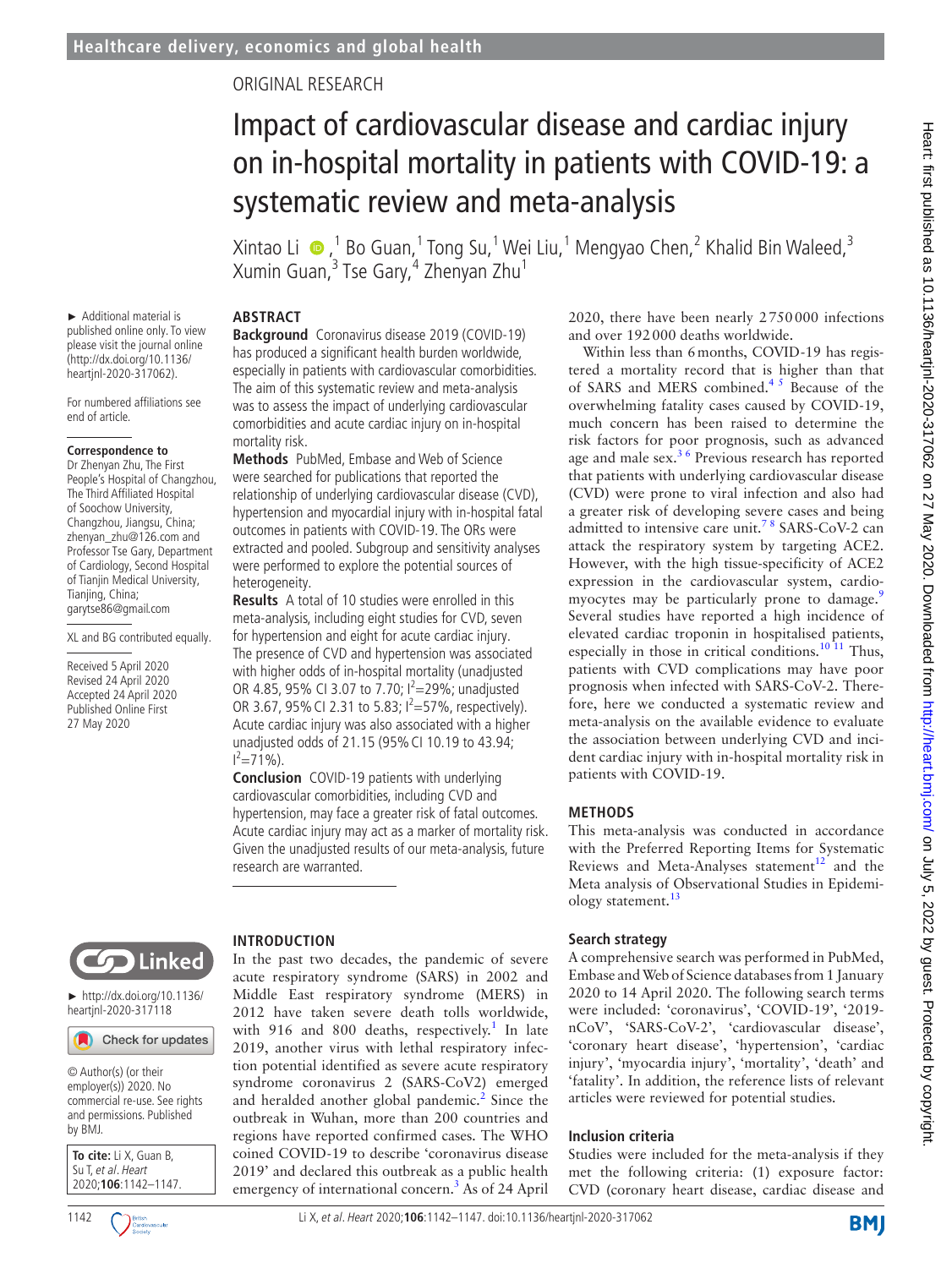chronic cardiac disease), hypertension or acute cardiac injury; (2) outcome interest: in-hospital mortality; and (3) study population: adult patients with confirmed SARS-CoV-2 infection. To avoid duplication, we contacted the authors whose studies were conducted in the same hospital. If the same batch of patients were enrolled or no specific information identifying the patients could be provided, study with the largest sample size was included.

# **Study selections**

Two researchers (XL and BG) independently screened the search results by titles and abstracts. Any potentially relevant studies were retrieved with full texts for further evaluation. Two authors (XL and BG) independently identified the eligible studies based on inclusion criteria. Any disagreements were resolved through discussion with another researcher (TS).

# **Data extraction and quality assessment**

Two researchers (XL and BG) independently extracted data from the enrolled studies via a preset standardised form. The following information was extracted: first author, publication year, study design, location, patients enrolled period, age, sex, prevalence of comorbidities, exposure factors and level of

adjustment. Newcastle-Ottawa Scale terms,<sup>[14](#page-5-9)</sup> with total score of nine stars, were applied to evaluate the quality of case series studies or cohort studies separately. The studies with 7 points or more were considered of high quality.

# **Statistical analysis**

All analyses were performed using Stata V.12.0 software. The unadjusted ORs with 95% CIs were calculated as the common risk estimates and then were pooled due to the limited data on multivariable adjusted outcomes. The heterogeneity among studies was evaluated by Cochran's Q-statistic and  $I^2$  test. If  $I^2$ ≤50%, a fixed effects model was adopted; otherwise, a random effects model was applied to meta-analysis. Meta-regression analysis was performed to test the potential sources of heterogeneity among studies. Sensitivity analyses were also performed by omitting one study at a time to evaluate the influence of individual study on the pooled results. Publication bias was evaluated by visual inspection of asymmetry in funnel plots.

# **Patient and public involvement**

Patients or the public were not involved in the design, conduct, reporting, dissemination plans of our research.



<span id="page-1-0"></span>**Figure 1** Preferred Reporting Items for Systematic Reviews and Meta-analyses flow diagram of study selection.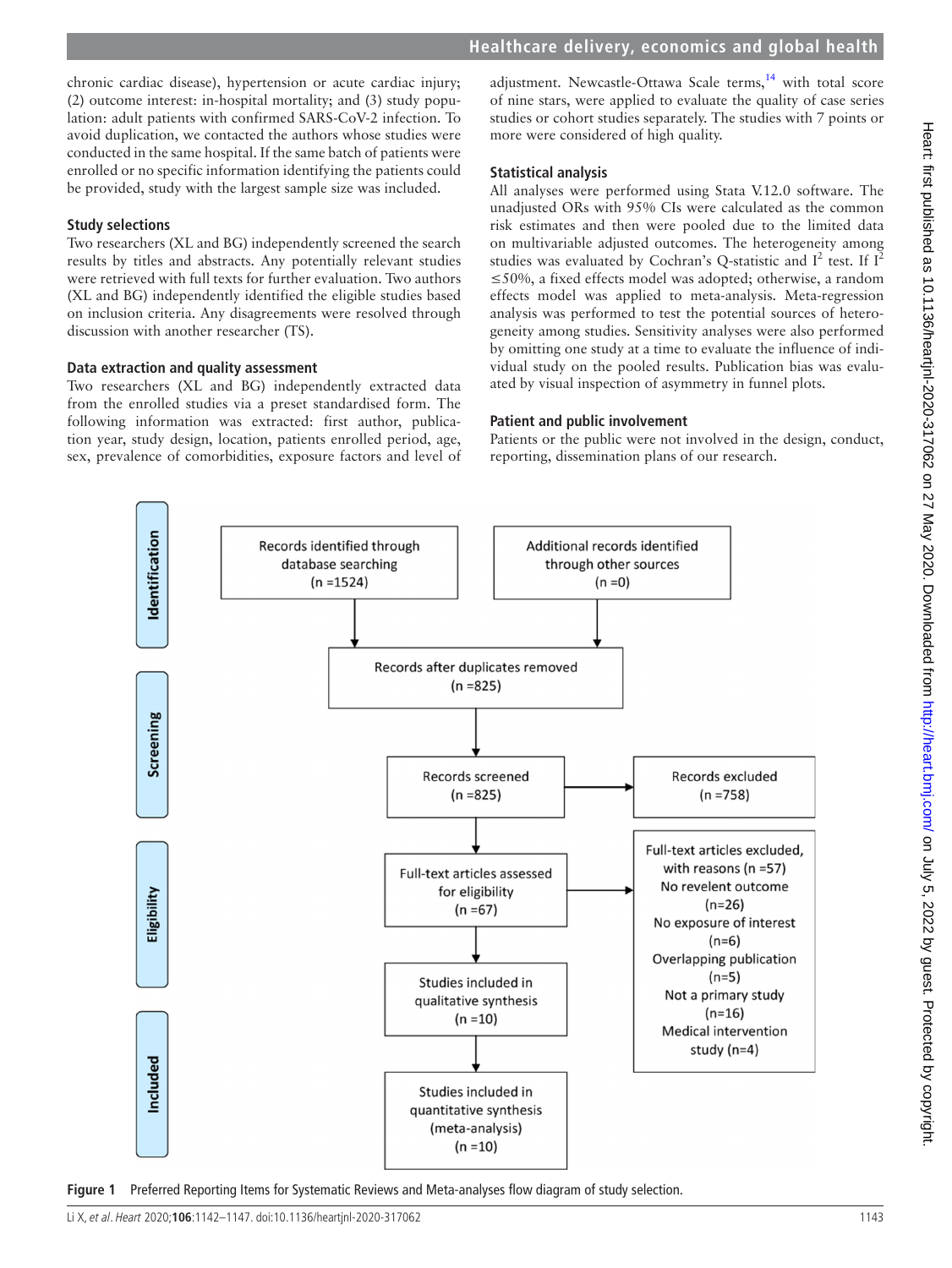| Author, year             | Study design | Location                                                                                                | <b>Patients enrol</b><br>period          | Number of<br>patients | Type of exposure                                                  | <b>Adjustment level</b>                               | <b>NOS</b>     |
|--------------------------|--------------|---------------------------------------------------------------------------------------------------------|------------------------------------------|-----------------------|-------------------------------------------------------------------|-------------------------------------------------------|----------------|
| Chen, 2020 <sup>15</sup> | Case series  | Tongji Hospital,<br>Wuhan, China.                                                                       | 13 January 2020-<br>28 February 2020     | 274                   | Hypertension.<br>Cardiovascular disease.<br>Acute cardiac injury. | None.                                                 | 6              |
| Deng, 2020 <sup>16</sup> | Case series  | Hankou and Caidian branch of<br>Tongji Hospital;<br>Hankou branch of Central<br>Hospital, Wuhan, China. | 1 January 2020-21<br>February 2020       | 225                   | Hypertension.<br>Cardiac disease.<br>Acute cardiac injury.        | None.                                                 | 6              |
| Guan, 2020 <sup>17</sup> | Cohort       | Nationwide, China.                                                                                      | 11 December 2019-1590<br>31 January 2020 |                       | Hypertension.<br>Cardiovascular disease.                          | Multivariable-adjusted for<br>hypertension.           | $\overline{7}$ |
| Guo, 2020 <sup>18</sup>  | Cohort       | Seventh Hospital,<br>Wuhan, China.                                                                      | 23 January 2020-23<br>February<br>2020   | 187                   | Cardiac injury.                                                   | None.                                                 | 7              |
| He, 2020 <sup>19</sup>   | Cohort       | Zhongfa Xincheng Hospital,<br>Wuhan, China.                                                             | 3 February 2020-<br>24 February 2020     | 54                    | Hypertension.<br>Coronary heart disease.<br>Acute cardiac injury. | None.                                                 | $\overline{7}$ |
| ShiB, 2020 <sup>20</sup> | Cohort       | Renmin Hospital,<br>Wuhan, China.                                                                       | 20 January 2020-<br>10 February 2020     | 416                   | Cardiac injury.                                                   | Multivariable adjusted.                               | 8              |
| Yang, 2020 <sup>21</sup> | Cohort       | Jin Yin-tan hospital,<br>Wuhan, China.                                                                  | 24 Dember 2019-26<br>January 2020        | 52                    | Chronic cardiac disease. None.<br>Cardiac injury.                 |                                                       | $\overline{7}$ |
| Yuan, 2020 <sup>22</sup> | Cohort       | Central Hospital,<br>Wuhan, China.                                                                      | 1 January 2020-25<br>January 2020        | 27                    | Cardiac disease.<br>Cardiac injury.                               | None.                                                 | $\overline{7}$ |
| Zhou, 2020 <sup>23</sup> | Cohort       | Jinyintan Hospital and<br>Pulmonary Hospital,<br>Wuhan, China.                                          | 29 December 2019-<br>31 January 2020     | 191                   | Hypertension.<br>Coronary heart disease.<br>Acute cardiac injury. | Multivariable-adjusted for<br>coronary heart disease. | 8              |
| Cao, 2020 <sup>24</sup>  | Cohort       | Zhongnan Hospital,<br>Wuhan, China.                                                                     | 3 January 2020-1<br>February 2020        | 102                   | Hypertension.<br>Cardiovascular disease.<br>Acute cardiac injury. | None.                                                 | 7              |

#### <span id="page-2-0"></span>**Table 1** Baseline characteristics of the included studies

NOS, Newcastle-Ottawa Scale.

### **Results**

## **Study selection**

The initial database search yielded 1524 studies [\(figure](#page-1-0) 1). After removing duplicate publications, 825 studies were left and screened by title and abstract, and we identified 67 articles for full-text review. Of these, 57 studies were excluded due to no relevant outcome, no exposure of interest, duplicated publication, not a primary study or medical intervention study [\(online](https://dx.doi.org/10.1136/heartjnl-2020-317062)  [supplementary file 1\)](https://dx.doi.org/10.1136/heartjnl-2020-317062). No additional studies met the inclusion criteria from screening reference lists. When several studies were published by the same institution, the authors were contacted to ensure that no overlapping cohorts were analysed as separate studies. Altogether, 10 studies comprising 3118 patients were included in this meta-analysis. $15-24$ 

## **Study characteristics**

The main characteristics of the included studies are summarised in [table](#page-2-0) 1. Of all 10 studies, two were case series design $^{15}$ <sup>16</sup> and the remaining eight were cohort studies.[17–24](#page-5-12) All studies were conducted in Wuhan, China, except for one study that enrolled patients nationwide.<sup>[17](#page-5-12)</sup> The patients were all accrued from the end of December 2019 to February 2020. The mean age ranged from 49 years old<sup>[17](#page-5-12)</sup> to  $68^{19}$  years old and the proportion of male patients ranged from  $45\%^{22}$  to  $67\%$ .<sup>21</sup> The prevalence of CVD and hypertension ranged from  $4\frac{1}{3}$  to  $15\frac{1}{6}$  and from  $17\%^{17}$  $17\%^{17}$  to  $44\%$ ,<sup>19</sup> respectively, and from  $15\%^{24}$  $15\%^{24}$  to  $44\%^{15}$ of patients experienced cardiac injury during hospitalisation ([table](#page-2-1) 2).

<span id="page-2-1"></span>

| Table 2<br>Characteristics of patients in included studies |                     |       |                  |       |              |       |                            |       |                  |              |                    |           |
|------------------------------------------------------------|---------------------|-------|------------------|-------|--------------|-------|----------------------------|-------|------------------|--------------|--------------------|-----------|
|                                                            | <b>Total number</b> |       | Mean age (years) |       | Sex (male,%) |       | Cardiovascular disease (%) |       | Hypertension (%) |              | Cardiac injury (%) |           |
| Author, year                                               | <b>Death</b>        | Alive | Death            | Alive | Death        | Alive | Death                      | Alive | Death            | Alive        | Death              | Alive     |
| Chen. 2020 <sup>15</sup>                                   | 113                 | 161   | 68               | 51    | 73           | 55    | 15                         | 4     | 48               | 24           | 77                 | 17        |
| Deng, 2020 <sup>16</sup>                                   | 109                 | 116   | 69               | 40    | 67           | 44    | 11.9                       | 3.4   | 36.7             | 15.5         | 59.6               | 0.9       |
| Guan, 2020 <sup>17</sup>                                   | 50                  | 1540  | 48.9             |       | 57.3         |       | 16.0                       | 2.7   | 56.0             | 15.6         | <b>NA</b>          | <b>NA</b> |
| Guo, 2020 <sup>18</sup>                                    | 43                  | 144   | 58.5             |       | 48.7         |       | 15.5                       |       | 32.6             |              | 27.8               |           |
| He, 2020 <sup>19</sup>                                     | 26                  | 28    | 70.0             | 66.5  | 61.5         | 64.3  | 19.2                       | 10.7  | 46.2             | 42.9         | 69.2               | 21.4      |
| Shi, 2020 <sup>20</sup>                                    | 57                  | 359   | 64               |       | 49.3         |       | 14.7                       |       | 30.5             |              | 19.7               |           |
| Yang, 2020 <sup>21</sup>                                   | 32                  | 20    | 64.6             | 51.9  | 66           | 70    | 9                          | 10    | <b>NA</b>        | <b>NA</b>    | 28                 | 15        |
| Yuan, 2020 <sup>22</sup>                                   | 10                  | 17    | 68               | 55    | 40           | 47    | 30                         | 0     | 50               | $\mathbf{0}$ | <b>NA</b>          | <b>NA</b> |
| Zhou, 2020 <sup>23</sup>                                   | 54                  | 137   | 69               | 52    | 70           | 59    | 24                         |       | 48               | 23           | 59                 |           |
| Cao. 2020 <sup>24</sup>                                    | 17                  | 85    | 72               | 53    | 76.5         | 47.1  | 17.6                       | 2.4   | 64.7             | 20.0         | 70.6               | 3.5       |

NA, not available.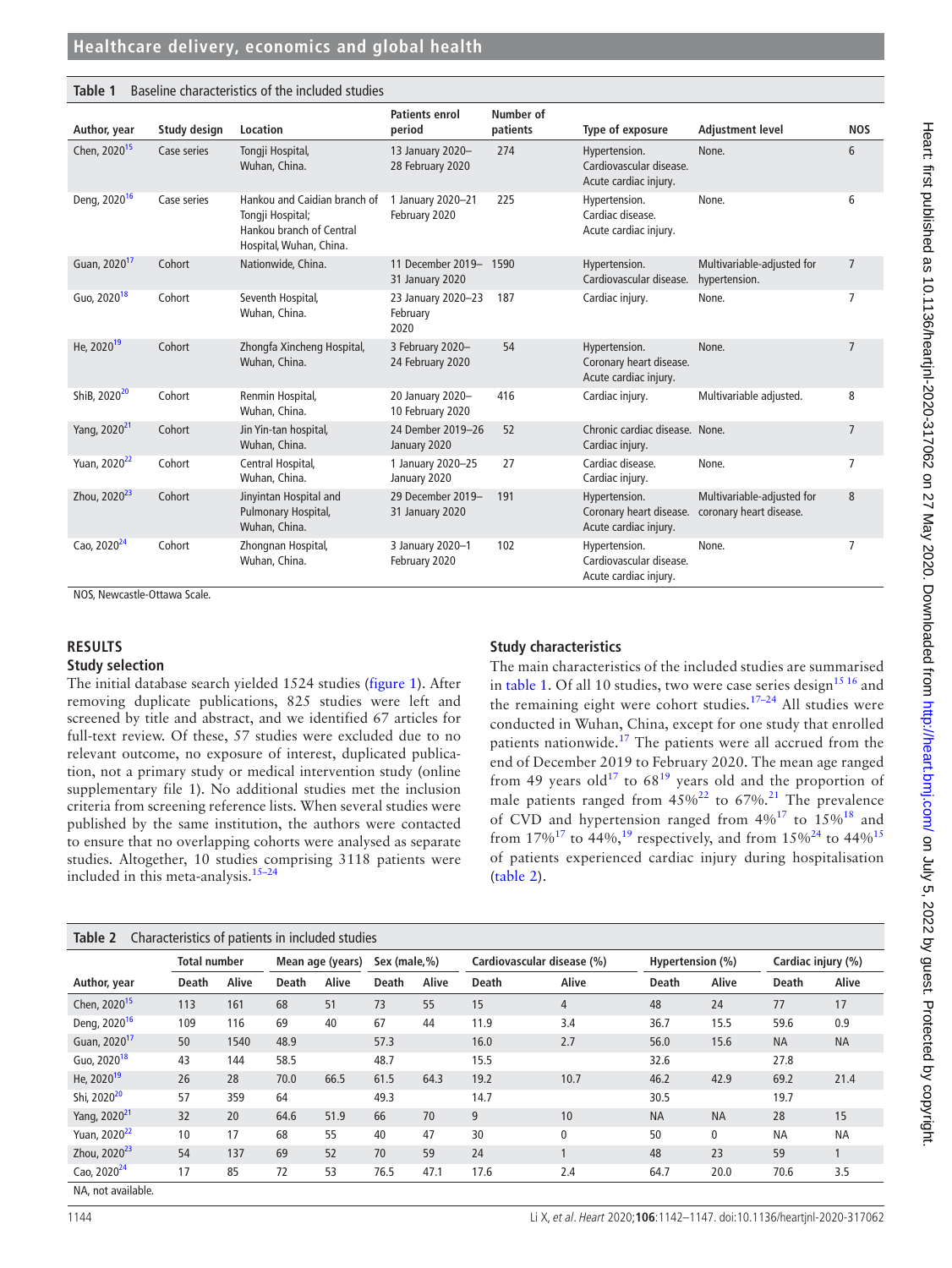## **Healthcare delivery, economics and global health**



<span id="page-3-0"></span>**Figure 2** Forest plot of the relationship between pre-existing cardiovascular disease and in-hospital mortality risk in patients with COVID-19.

#### **Primary outcomes**

Eight studies<sup>15-17</sup> <sup>19</sup> <sup>21-24</sup> reported the relationship between underlying CVD and in-hospital mortality risk (2515 patients and 127 deaths) in unadjusted model. Five studies<sup>15-17 23 24</sup> consistently revealed a significantly higher death risk in the CVD group and the remaining three studies<sup>[19 21 22](#page-5-14)</sup> reported no significant relationship between CVD and in-hospital mortality ([figure](#page-3-0) 2). Overall, the summary estimate demonstrated that patients with CVD had an approximately fivefold higher risk of mortality compared with non-CVD patients (unadjusted OR 4.85, p<0.001; 95%CI 3.06 to 7.70). The heterogeneity across the studies was non-significant ( $I^2$ =29.3%, p=0.194).

Seven studies<sup>15-17 22-24</sup> (2463 patients and 535 deaths) were included for the pre-existing hypertension and in-hospital mortality analysis with unadjusted ORs. Six studies<sup>15-17 22-24</sup> reported a significantly higher mortality risk in patients with previous hypertension, and the remaining study<sup>19</sup> showed no significant association ([figure](#page-3-1) 3). The pooled unadjusted effect of hypertension on mortality risk was 3.67 (95% CI 2.31 to 5.83,  $p<0.001$ ) with moderate heterogeneity ( $I^2 = 57.4\%$ ,  $p=0.029$ ).

For cardiac injury, all eight studies<sup>15 16 18–21 23 24</sup> (1429 patients) and 374 deaths) except one $21$  reported that acute cardiac injury was significantly associated with a high mortality risk in unadjusted model [\(figure](#page-3-2) 4). The pooled effect of these studies (unadjusted OR 21.15, 95%CI 10.19 to 43.94, p<0.001; heterogeneity:  $I^2 = 70.5\%$ , p=0.001) showed that patients with



<span id="page-3-1"></span>**Figure 3** Forest plot of the relationship between previous hypertension and in-hospital mortality risk in patients with COVID-19.



<span id="page-3-2"></span>**Figure 4** Forest plot of the relationship between acute cardiac injury and in-hospital mortality risk in patients with COVID-19.

elevated troponin levels had a significant higher mortality risk than those with normal troponin levels.

#### **Publication bias, sensitivity analysis and meta-regression**

Visual inspection of the funnel plots did not show significant asymmetry [\(online supplementary file 2](https://dx.doi.org/10.1136/heartjnl-2020-317062)). Sensitivity analyses were conducted by systematically excluding one study at a time, and the results remained consistent with the primary analyses ([online supplementary file 3](https://dx.doi.org/10.1136/heartjnl-2020-317062)). To explore potential sources of heterogeneity, meta-regression was applied to test the influence of study design, sample size, mean age and male proportion. None of these factors contributed significantly to the observed heterogeneity ([online supplementary file 4](https://dx.doi.org/10.1136/heartjnl-2020-317062)).

#### **Discussion**

Our study evaluated the impact of underlying CVD, hypertension and acute cardiac injury on in-hospital mortality in patients with COVID-19. Our results showed a positive association between previous CVD and hypertension with fatal outcomes, with unadjusted ORs and 95% CIs of 4.85 (3.06 to 7.70) and 3.67 (2.31 to 5.83) and a significant relationship between acute cardiac injury and in-hospital mortality (unadjusted OR 21.15, 95%CI 10.19 to 43.94).

The 2019 novel coronavirus (2019-nCoV) is a single-strand RNA virus that shares several similarities with SARS-CoV and MERS-CoV in genetic sequencing and clinical presentation but is equipped with a more robust capacity for human-to-human transmission[.25 26](#page-5-20) From the outset, the capacity of 2019-nCoV to spread and infect people in Wuhan, China, was alarming, and the infection has rippled throughout the rest of the world, causing severe morbidity and mortality. $27$  Therefore, there is a pressing need to identify risk factors for poor prognosis among patients with COVID-19.

Patients with cardiovascular comorbidities were found to be more vulnerable to coronavirus infection and may have poor prognoses.<sup>[4](#page-5-3)</sup> Previous meta-analyses systematically tested the relationship between CVD and severity of the disease but with nonuniform definitions of clinical outcome.<sup>28 29</sup> The meta-analysis by Zuin *et al*<sup>30</sup> included three studies and reported a positive association between hypertension and mortality risk in patients with COVID-19. Our study reinforced their conclusion and found that patients with CVD history also had an almost fivefold higher risk of mortality comparing with non-CVD patients. However, since our results were obtained using unadjusted ORs, the exact role of CVD in the risk stratification of patients with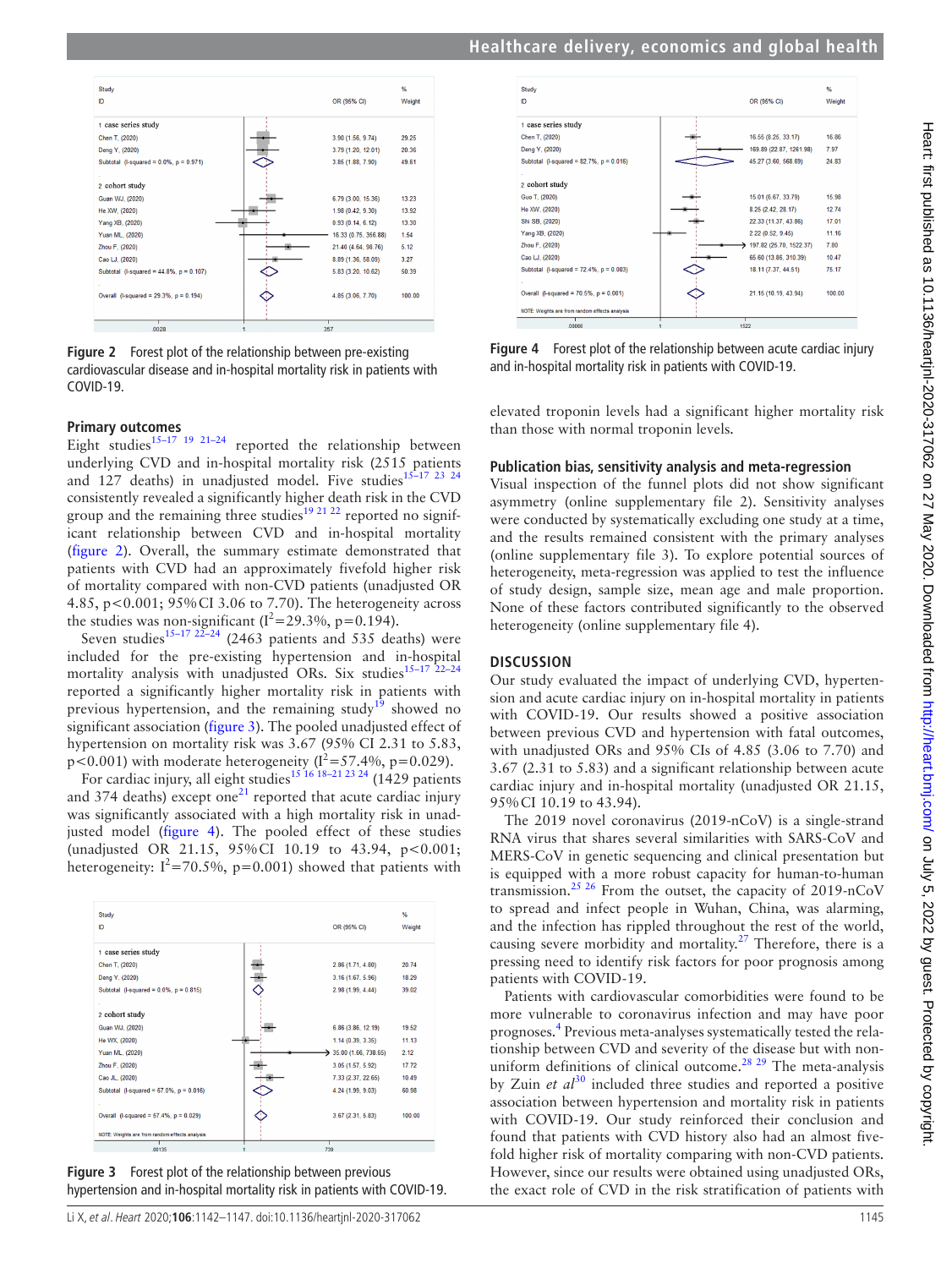COVID-19 is still undetermined. There may be several mechanisms that account for the high mortality risk of COVID-19 patients with CVD history. First, patients with underlying CVD are more likely to decline into an unstable haemodynamic status when infected with  $2019 \text{-} n \text{CoV}^3$  Severe pneumonia places a considerable workload on cardiac ventricles, which may exacerbate pre-existing left ventricular dysfunction, even causing cardiogenic shock.<sup>[4](#page-5-3)</sup> Second, inflammatory reactions caused by 2019-nCoV infection might convert chronic coronary artery disease into acute coronary syndrome.<sup>32 33</sup> A profound systemic inflammation wave along with local inflammatory infiltration may lead to a hypercoagulative state and atherosclerotic plaque rupture, which may culminate in thrombotic events. $^{23}$  Third, the priority of treatments, in favour of limiting nosocomial viral transmission while neglecting other medical issues, might predispose CVD patients to unfavourable clinical outcomes. The current interim guidelines suggest that patients with ST-segment elevation myocardial infarction should consider thrombolysis first in the COVID-19 era.<sup>[34](#page-5-26)</sup> Severe adverse effects such as cerebral haemorrhage and insufficient and undesignated coronary revascularisation caused by thrombolysis can increase the risk of death.

Acute cardiac injury is commonly recorded in patients with COVID-19. $35$  The incidence of cardiac injury among our enrolled studies ranged from 15% to 44%, which was higher than the prevalence of CVD (5%–15%). This suggested that 2019-nCoV might attack cardiomyocytes through different pathways, other than exacerbating the already compromised cardiovascular system. 2019-nCoV infection may lead to cardiac injury secondary to conditions causing oxygen supplement insufficiency, such as severe pneumonia, anaemia, hypotension and bradycardia. Furthermore, by attacking myocardium via the highly expressed ACE2 directly, 2019-nCoV precipitated the release of cytokine and chemokine waves and caused myocardial inflammation, even leading to fulminant myocarditis in severe cases.<sup>[31 36](#page-5-24)</sup> Meanwhile, our results complied with Guo *et al*, [18](#page-5-13) who reported that the death risk of cardiac injury was much higher than that of pre-existing CVD. Their study revealed that patients with copresence of CVD and cardiac injury registered the highest mortality rate of 69.4%, while those with only underlying CVD had a relatively favourable prognosis (mortality rate of 13.3%). Furthermore, elevated troponin was reported to be associated with a high risk of acute respiratory distress syndrome, hepatic dysfunction and acute renal injury in patients with COVID-19.<sup>18 37</sup> The study by Shi *et al*<sup>20</sup> demonstrated that elevated troponin was an independent risk factor for death after adjusting other confounders. $20$  Thus, this index may be considered as a biomarker to predict the mortality risk of patients with COVID-19. More studies are warranted to confirm this finding and provide probable suggestions on the risk stratification of patients with COVID-19.

To the best of our knowledge, our study is the first systematic review and meta-analysis to investigate the association of underlying CVD and acute cardiac injury with mortality risk in patients with COVID-19. This meta-analysis may provide insights into the prognosis stratification of patients with COVID-19. However, there are some important limitations that should be mentioned. First, our meta-analysis was conducted on unadjusted ORs due to the limited data on multivariableadjusted outcomes. The observed association of CVD and cardiac injury with mortality might be confounded by other risk factors, such as advanced age, and cofounder adjustment may distort our meta-analysis results towards a less significant risk. Thus, large cohort studies with multivariate analysis are needed

# **Key messages**

## **What is already known on this subject?**

► Previous studies showed that COVID-19 patients with preexisting cardiovascular disease (CVD) were more likely to be admitted to intensive care unit, and in-hospital cardiac injury was commonly seen in critically ill patients. However, the relationship between CVD and cardiac injury with fatal outcomes has not been fully elucidated.

# **What might this study add?**

 $\blacktriangleright$  In this systematic review and meta-analysis, we found that in-hospital morality risk was significantly higher in COVID-19 patients with underlying CVD or hypertension, and patients with acute cardiac injury had a worse prognosis.

# **How might this impact on clinical practice?**

► Among patients with COVID-19, those with established cardiovascular comorbidities and acute myocardial injury should be recognised earlier, and more aggressive treatment may be warranted. Elevated troponin may be considered as an important predictor for mortality risk.

to provide more evidence on this issue. Second, our study could not determine the causal effects of cardiovascular comorbidities on mortality due to the inherent limitations of observational studies. Future studies aiming to investigate this causal association are warranted. Third, the heterogeneity among studies for cardiac injury was significantly high, which may be caused by the study design and patient inclusion criteria. However, the metaregression exploring the potential sources did not find significant results, and the results remained consistent in sensitivity analyses. Finally, most of the studies enrolled were conducted in Wuhan, China. Therefore, these results should be treated with caution when extrapolated to other populations. Since Wuhan was the initial epicentre of the outbreak, these early evidence may provide clinical implications and insights for researchers and clinicians in other parts of the world.

# **Conclusion**

COVID-19 patients with underlying cardiovascular comorbidities, including CVD and hypertension, may face a greater risk of fatal outcomes. Acute cardiac injury may act as a marker of in-hospital mortality risk. Given the unadjusted results of our meta-analysis, future well-designed studies with multivariate analysis are warranted to confirm these findings.

# **Author affiliations**

<sup>1</sup>Department of Cardiology, The First People's Hospital of Changzhou, The Third Affiliated Hospital of Soochow University, Changzhou, Jiangsu, China <sup>2</sup> <sup>2</sup>Department of Heart Function, The First People's Hospital of Changzhou, The Third Affiliated Hospital of Soochow University, Changzhou, China <sup>3</sup>

<sup>3</sup>Department of Cardiology, First Affiliated Hospital of Dalian Medical University, Dalian, China

<sup>4</sup>Department of Cardiology, Second Hospital of Tianjin Medical University, Tianjin, China

**Contributors** XL and BG performed the main research. TS and MC analysed the data. WL and KBW prepared the tables and figures. XL and XG wrote the main article. TG and ZZ critically reviewed and revised the article.

**Funding** The authors have not declared a specific grant for this research from any funding agency in the public, commercial or not-for-profit sectors.

**Competing interests** None declared.